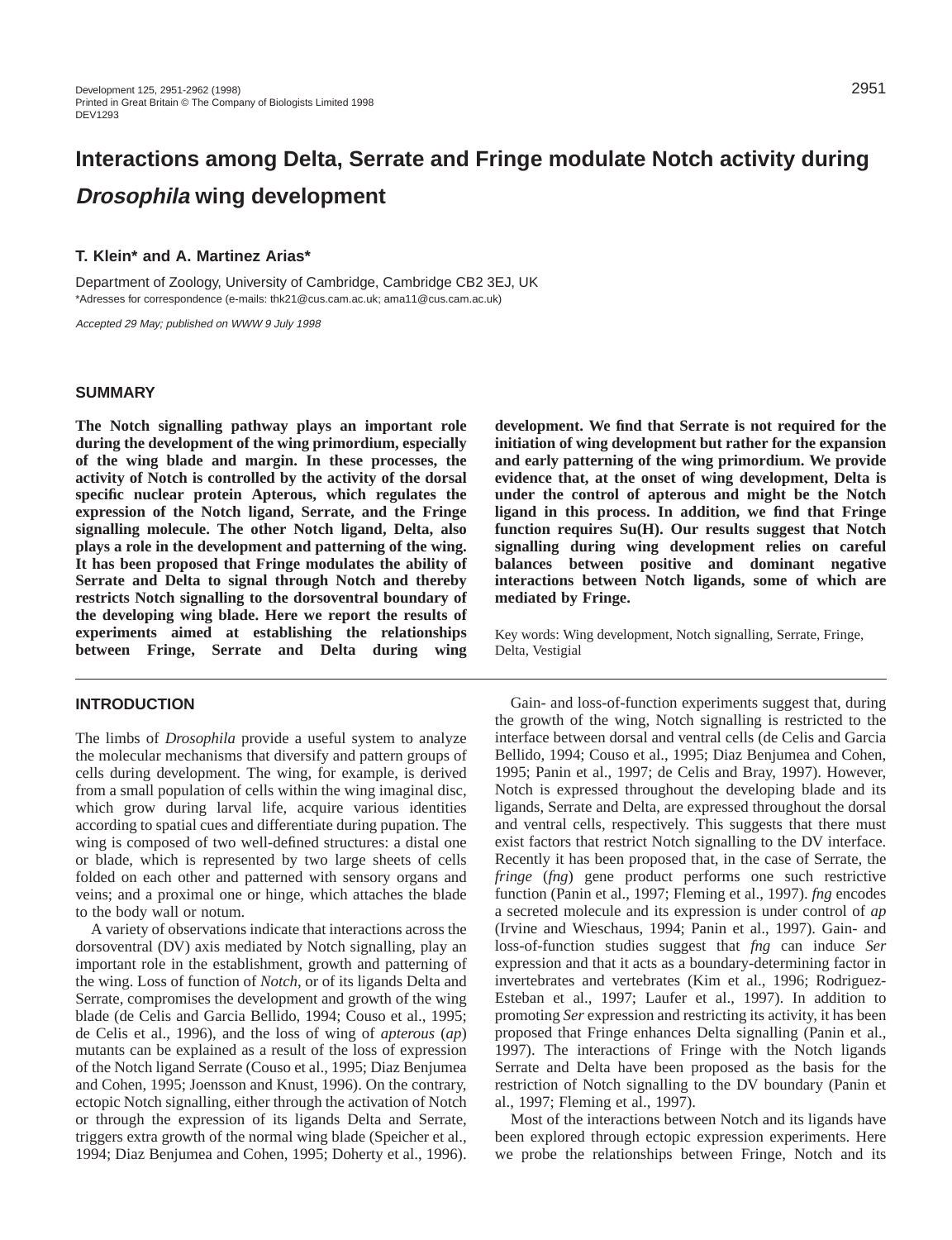ligands, Serrate and Delta, during the initial stages of wing development and wing blade growth. Our results suggest that Serrate and Delta play overlapping but essentially different roles in wing development. In particular Serrate is dispensable for the initiation of Notch signalling, but is essential for a process whereby the wing primordium is expanded along the AP axis and for the maintenance of Notch signalling along the DV boundary. This analysis of Serrate function leads to questions about its relationship to Fringe. We find that Fringe modulates Serrate signalling by acting on Notch and that it requires the activity of the Su(H).

# **MATERIALS AND METHODS**

#### **Drosophila stocks**

The following mutations were used in this work: *apUGO35* (Cohen et al., 1992), *SerRX106* (Speicher et al., 1994), *Ser94C* (Couso et al., 1995),  $Su(H)^{AR9}$  and  $Su(H)^{SFR}$  (Schweisguth and Posakony, 1992).

Expression of *vg* at the DV boundary was detected using the *vg* DV boundary enhancer described in Williams et al. (1993) and referred to here as *vgBE* (for Boundary enhancer). To detect the expression of *wg* in the developing discs, we used either a *lacZ* insertion in the *wg* gene on a CyO chromosome (Kassis et al., 1992) or an anti-Wingless antibody kindly provided by S. Cohen, described in Neumann and Cohen (1996). Sensory organ precursors were detected with a *lacZ* insertion, A101, in the neuralized gene (Huang et al., 1991). Delta expression was sometimes detected with a *lacZ* insertion in *Dl* provided by J. F. de Celis.

Ectopic expression of the different genes was achieved through the GAL4/UAS system of Brand and Perrimon (1993). The UAS*fng* and UAS*vg* constructs were kindly provided by Sean Carroll (Kim et al., 1995, 1996); UAS*N* by M. Baylies; UAS*Nintra* and UAS*Dl* by L. Seugnet and M. Haenlin, and UAS*Dl*30B (Doherty et al., 1996), which is the same line used by Panin et al. (1997), and a second UAS*Nintra* by K. Irvine. The UAS*Ser* (Speicher et al., 1994), UASGFP (Yeh et al., 1995) and the UAS*N* UAS*Ser* chromosome (Klein et al., 1997) have been described before.

The expression of the different UAS constructs was driven in the imaginal discs with various GAL4 inserts. *patched*GAL4 (*ptc*GAL4) expresses UAS*X* in a stripe along the AP boundary of the discs (Speicher et al., 1994). In the third instar, *decapentaplegic*GAL4 (*dpp*GAL4) (Wilder and Perrimon, 1995) is expressed in a similar pattern to *ptc*GAL4, although the expression is weaker over the ventral side (Klein and Martinez Arias, 1998). However, in the second instar, the expression ventrally is virtually nonexistent. *scalloped*GAL4 (*sd*GAL4) is expressed in a pattern that is identical to that of *vestigial* and allows the expression of the construct throughout the developing wing (Klein et al., 1997). *klumpfuss*Gal4 (*klu*GAL4) is expressed from early third instar on and covers the neurogenic region of the notum (Klein and Campos-Ortega, 1997). *ms1096*GAL4 is expressed in a dynamic pattern in the wing disc: it is initiated in the late second instar in the dorsal area of the wing blade. Later, during mid third instar, it begins to be expressed in parts of the notum and throughout the blade (Capdevila and Guerrero, 1994; Klein et al., 1997).

Stocks carrying various GAL4 and UAS combinations in wild type and mutants were generated. All stocks were balanced over the SM6a-TM6b compound balancer, which allowed the identification of larvae of the correct genotype because of the dominant larval marker Tb (Lindsley and Zimm, 1992). Details of the stocks and the stocks themselves are available upon request. In the case of *ap* mutations, stocks were established with a CyO balancer carrying a P-*lacZ* insertion in *wg* and the mutant discs were checked for the absence of the *wg* expression pattern. In the case of some experiments involving

*ap* mutants, mutant discs were identified by the aberrant morphology of the wing disc and the absence of the CyO*wglacZ* balancer.

#### **Immunohistochemistry and in situ hybridization**

The Vestigial antibody is described in Williams et al. (1993) and, together with the ac antibody, was a gift of S. Carroll. The ac antibody is described in Skeath and Carroll (1991). The Enhancer of split antibody was a gift of Sarah Bray and is described in Jennings et al. (1995). The Ser antibody is described in Speicher et al. (1994) and was a gift from E. Knust. The X-Gal staining is described in Ashburner (1989). In situ hybridizations were performed as described in Tautz and Pfeifle (1989). The fluorescence of the green fluorescent protein (GFP), Texas red- and FITC-conjugated antibodies (purchased by Jackson laboratories) were detected by using the appropriated filter sets on a Zeiss Axiophot microscope.

### **RESULTS**

# **Apterous and Serrate are required for overlapping but different functions during wing development**

The *apterous* (*ap*) gene of *Drosophila* is expressed in dorsal cells of the wing disc where it controls the expression of the Notch ligand Serrate (Ser) (Diaz-Benjumea and Cohen, 1995; Couso et al., 1995). In the absence of *ap*, the wing blade does not develop, an effect thought to be due to the loss of *Ser* expression (Couso et al., 1995; Fig. 1A,B). Consistent with this, we find that ectopic expression of *Ser*, or of *fringe* (*fng*), which leads to the expression of *Ser* (Kim et al., 1995), rescues the loss of the wing of *ap* mutants (Klein et al., 1998; Fig. 1D,E).

However, the *Ser* and *ap* mutant phenotypes are not identical: while in the absence of *ap* there is no trace of the wing blade, *Ser* mutants bear a small marginless wing blade (Speicher et al., 1994; Joensson and Knust, 1996; Fig. 1C). To explain this difference, we have compared the expression of *wingless* (*wg*) (Fig. 2A-C) and *vestigial* (*vg*) during wing development in these mutants. We monitored the expression of *vg* through the expression of its protein product and through the expression of the *vg* boundary enhancer (*vgBE*), which appears symmetrically across the DV interface at the end of the second instar and reflects early regulatory events in wing development (Williams et al., 1994; Klein and Martinez Arias, 1998) (Fig. 2I). The expression of *vg*, and that of the *vgBE*, decays at the beginning of the third instar in *Ser* mutants, but is never activated in the wing region of *ap* mutants (Fig. 2I-L).

In the wild type, the pattern of *wg* expression evolves from a ventral anterior sector during the second instar, to the complex array of the late third instar through a series of transitional patterns that involve: (1) upregulation at the intersection of the AP and DV axis to outline the wing field (Fig. 2A), (2) spreading of this pattern along the DV interface to define the wing blade (Fig. 2A,B), (3) delimitation of the wing blade and the wing hinge by two concentric rings and (4) establishment of the wing margin through a stripe that bisects the blade (Couso et al., 1993; Klein and Martinez Arias, 1998; Fig. 2C). These transitions are affected in a different manner by *Ser* and *ap* mutants. In *Ser* mutants, the expression of *wg* never spreads along the DV interface and resolves into two rings, which fate map the small wing characteristic of *Ser* mutants (Fig. 2E,G). However, in *ap* mutants, *wg* expression comes to outline a single circle of expression (Williams et al.,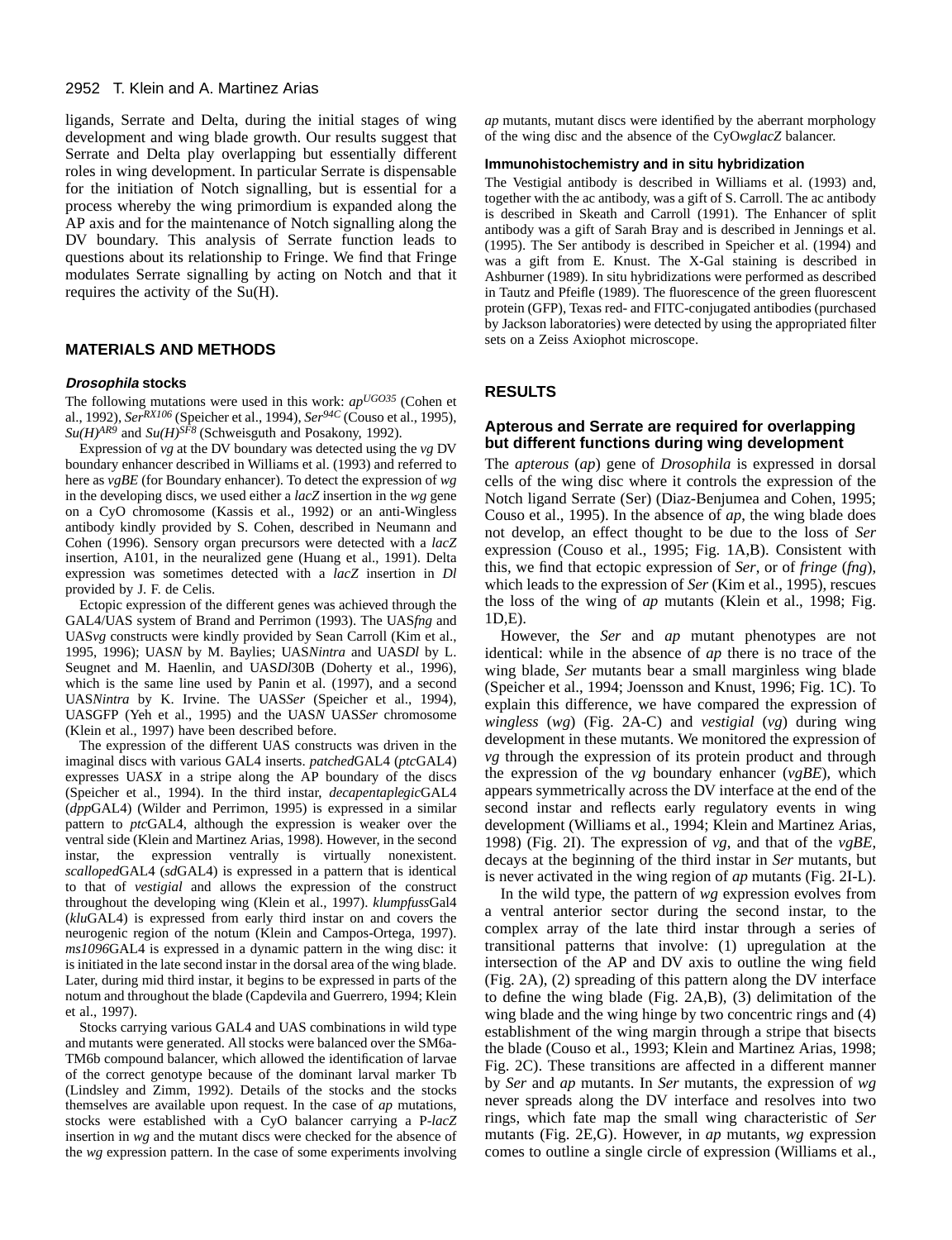**Fig. 1.** (A-C) Comparison of the wing mutant phenotypes caused by the loss of function of *apterous* and *Serrate*. (A) Wild-type wing. (B) Thorax of an *apUG035* homozygote focussed to show stumps in the position of the wing hinge. (C) Thorax of a *Ser94c*/*SerRx106* mutant fly, showing the reduced but discernible wing blade. Notice that this mutant phenotype is weaker than that of *ap* (compare with B). (D-F) Rescue of the loss of wing in *apUG035* homozygotes by ectopic expression, under the control of *dpp*GAL4 of UAS*Ser* (D), UAS*fng* (E) and UAS*Dl* (F). (G) In contrast to the *ap* mutant situation (D), activation of UAS*Ser* in the wild type is inducing only very few ectopic bristle on the ventral side of the pouch next to the normal margin (arrows). The difference in the capacity of Serrate to induce margin structures suggests that Apterous is suppressing the activity of Serrate.



1993; Ng et al., 1996), which defines proximal hinge structures (Fig. 2H) and the absence of blade characteristic of these mutants. This is a phenotype very similar to that of *vg* null alleles (Fig. 2D).

These results suggest that the phenotype of *ap* mutants cannot be accounted for simply by the absence of *Ser*. Whereas, in *ap* mutants, the development of the wing blade is never initiated, in the absence of *Ser*, this process is initiated normally, but is aborted early on. Furthermore, since the expansion of *wg* expression in the AP direction is required for the establishment of the proper size of the primordium (Klein and Martinez-Arias, 1998), its failure to occur in *Ser* mutants indicates that, in addition to its role in the establishment of the wing margin, *Ser* is required to define the proper size of the wing primordium.

## **Apterous is required for the expression of Delta during wing development**

The initial stages of the development of the wing blade require Notch signalling and lead to the activation of *vgBE* at the interface between dorsal and ventral cells (Williams et al., 1994; Kim et al., 1996). The results presented above show that *Ser* is not involved in this event and therefore suggest that there ought to be another Notch ligand, under the control of *ap*, that is responsible for the activation of the *vgBE*. The product of the *Delta* (*Dl*) gene is a good candidate for this function.

Loss of *Dl* function affects the development of the wing, in particular at the wing margin (de Celis et al., 1995; Doherty et al., 1996; Michelli et al., 1997). During the second instar, *Dl* is expressed throughout the wing disc, but it is slightly upregulated over the ventral region (Fig. 3B,C; Doherty et al., 1996; de Celis and Bray, 1997) and shortly afterwards, its pattern of expression is identical to that of *vgBE*, i.e. a 2- to 3 cell-wide stripe that straddles the DV interface (compare Fig. 3A,E and B,F and also de Celis and Bray 1997). Furthermore, the expression of *Delta* is similar to that of the *vgBE* in *Ser* and *ap* mutant discs: in *ap* mutant wing discs, expression of *Dl* is lost at the time when the wing primordium is induced (Fig. 3C,G), whereas in *Ser* mutants expression is detected until early third instar (Fig. 3H). This suggests that Delta might be the activating ligand for the Notch-dependent expression of the *vgBE*, which operates in the absence of *Ser* . Consistent with this possibility, we found that ectopic expression of *Dl* can rescue the loss of wing blade tissue and of wing margin characteristic of *ap* and *Ser* mutants (Figs 1F, 3I).

### **Reciprocal interactions between Serrate and Delta induce and refine Notch activity at the DV interface**

After the establishment and expansion of the wing primordium, there is a new requirement for Notch signalling in the growth and patterning of the wing blade. In this process, both Serrate and Delta act as ligands for Notch and, as in earlier stages, have different patterns of gene expression (de Celis and Bray, 1997; Miccheli et al., 1997), which suggests that they might have different functions. However, we find that ectopic expression of either *Dl* or *Ser* will rescue the loss of wing tissue and of wing margin characteristic of *ap* mutants, and this raises the question of why are there two different ligands to achieve the activation of Notch in these early stages of wing development. One possibility is that these ligands elicit qualitatively different responses. Ectopic expression of Delta can rescue the loss of wing tissue and wing margin characteristic of *Ser* mutants (Fig. 3I), which rules out this possibility and indicates that the main molecular event required for the formation of the wing blade, is the activation of Notch. This is confirmed by the observation that the Nintra construct, which provides constitutive Notch signalling, also rescues the loss of wing tissue and margin of *Ser* mutants (Fig. 3J).

Ectopic expression of *Dl* can lead to the ectopic expression of *Ser* (Doherty et al., 1996; Fig. 4A,C), and ectopic expression of *Ser* leads to ectopic expression of *Dl* (Panin et al., 1997; Fig. 4J). These effects, as well as the normal patterns of expression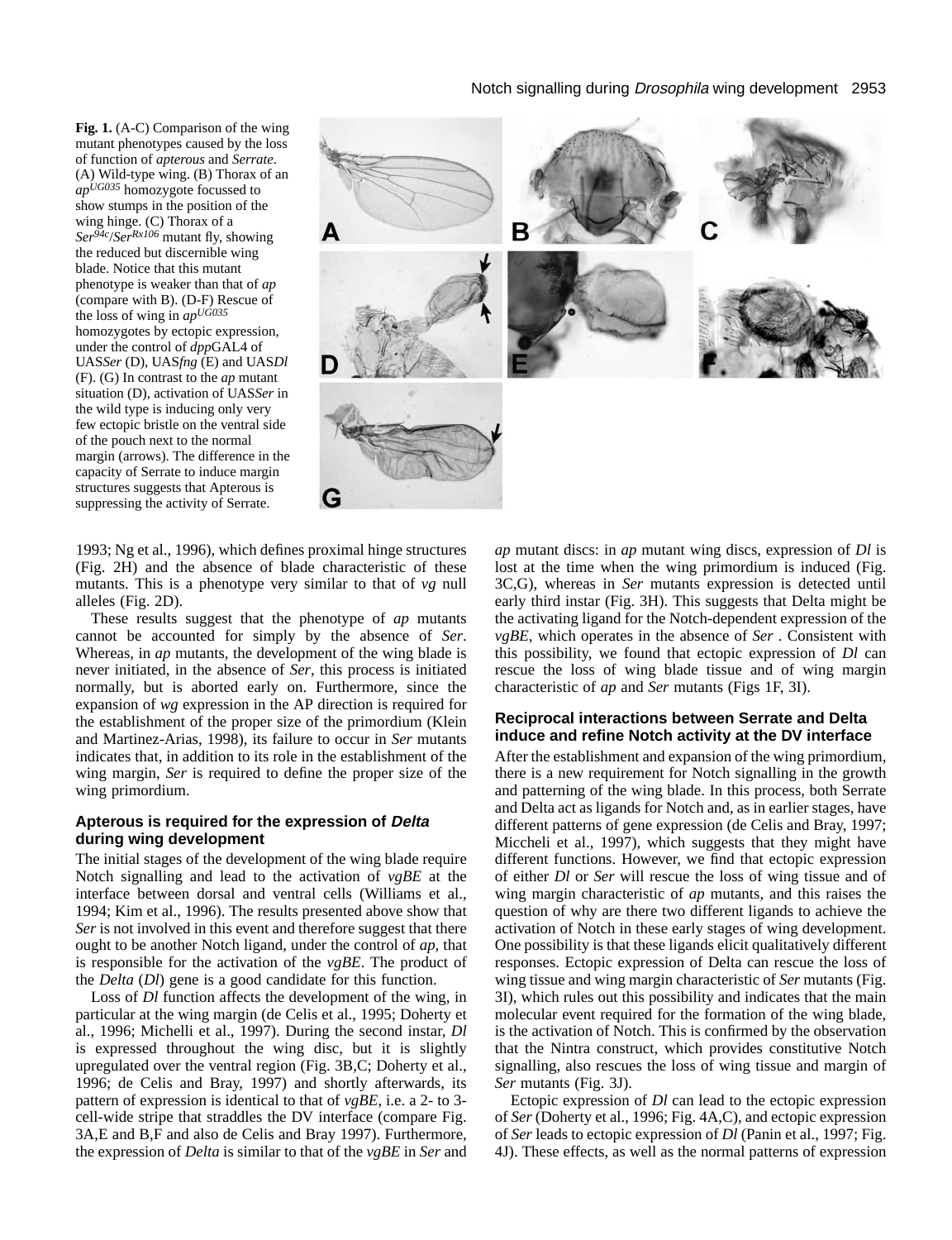of *Ser* and *Dl*, require *Su(H)* (Klein et al., 1997; Fig. 5), which shows that all these effects are mediated by the activation of Notch.

In the course of these experiments, we observed that *Dl* can induce itself (Fig. 4L) even in the absence of *Ser* (data not shown) and that it elicits responses in both dorsal and ventral cells (Fig. 4A-D). This result is different from the one reported by Panin et al. (1997) and prompted us to repeat the experiments with the same UAS*Dl* lines used in previous experiments. In our hands, ectopic expression with UAS*Dl*30B (used in Panin et al., 1997) also elicits responses in dorsal and ventral cells (Fig. 6D; unpublished data). In all cases, whereas the inductions of targets of Notch signalling like *vgBE*, *Enhancer of split (spl) (E(spl))* and *wingless* (*wg*) is similar in dorsal and ventral cells of the wing blade (Fig. 4B,D,I), the induction of *Ser* (Fig. 4A,C) and *cut* (Doherty et al., 1996; unpublished data) is stronger in the dorsal half.

We considered that one reason for our observations might be the proposed enhancement of Delta signalling mediated by Fringe (Panin et al., 1997), since from mid third instar *fng* is expressed in ventral cells (Irvine and Wieschaus, 1994). However, the different sensitivities of the dorsal and ventral cell populations, as well as the ability of Delta to signal ventrally, are observed in early third instar, when the expression of *fng* is restricted to the dorsal side (Fig. 4A,B). Furthermore, expression of *Delta* can induce expression of *Ser* even in an *ap* mutant in which *fng* is not expressed (Fig. 4K).

These results suggest that there are intrinsic differences between dorsal and ventral cells that are independent of Fringe (see also Klein et al., 1998). To test this further, we have induced gene expression with Nintra, whose activity is not subject to extracellular influences and which reflects constitutive Notch signalling. In these experiments we observe the same patterns of responses as those elicited by Delta (Fig. 4E-H). This result shows that the differential responsiveness of dorsal and ventral cells are intrinsic to the cells of the disc and are not created by the activity of Fringe.

Since in the wild type, *Dl* is expressed in dorsal and ventral cells at the beginning of the third instar (de Celis and Bray, 1997 and data not shown), this means that, at the time of the definition of the DV interface, both *Ser* and *Dl* are



**Fig. 2.** Patterns of expression of *wg* and *vg* in *Ser* and *ap* mutant wing discs. Ventral to the bottom, anterior to the left. (A-C) Evolution of the *wg* pattern of expression during late second and third larval instar, visualized through a *lacZ* in the *wg* gene. During the second instar, *wg* is initially expressed in a wedge-like sector from which expression expands in anteroposterior direction at late second instar (A). After a short period in early third instar in which *wg* expression is detectable throughout the region of the wing primordium, the expression becomes restricted to the prospective wing margin and the hinge region (B). At the hinge region, *wg* is visible first in a single and later in a double ring-like domain; expression in the outer, proximal ring is weaker than that in the inner distal one (C). (D) Expression of *wg* in a late third instar *vg83b27R* mutant disc. The margin expression and part of the expression is lost and expression is restricted to a single ring in the hinge. This phenotype is very similar to that observed in *ap* mutants (compare with H). (E-G) Sequence of *wg* expression in *Ser94c*/*SerRx106* mutant wing discs through stages comparable to those in A-C. In *Ser* mutants, *wg* expression starts normally (compare A and D), but the expansion does not occur (compare E, F with B,C). Instead the wedge-like expression directly resolves into the two ring-like expression domains (arrows in G) that delimit the hinge region and a very small wing blade. (H) Expression of *wg* in a late third instar *apUG035* mutant wing disc. In addition to the loss of *wg* expression in the region of the margin, the stronger circle of expression in the hinge region is lost and only the proximal circle (arrow) is present. The expression *wg* in *ap* and *Ser* mutants reflects the differences observed in the adult animals (see Fig. 1B.C). (I) Expression of the *vestigial* boundary enhancer (*vgBE*) in a wild-type early third instar wing disc. Activity of the enhancer is detected in a U-like pattern along the DV boundary (arrowhead indicates the region of the wing). (J) Expression of the *vgBE* is absent in the area of the wing primordium (arrowhead) in *ap* mutant discs of comparable age to that shown in I. (K) Expression of the *vgBE* is present in *Ser* mutant discs (arrowhead). (L) Expression of the *vg* is also detectable in *Ser* mutants during the early stages of wing development (arrowhead) but is lost in older discs (Couso et al., 1995; unpublished data).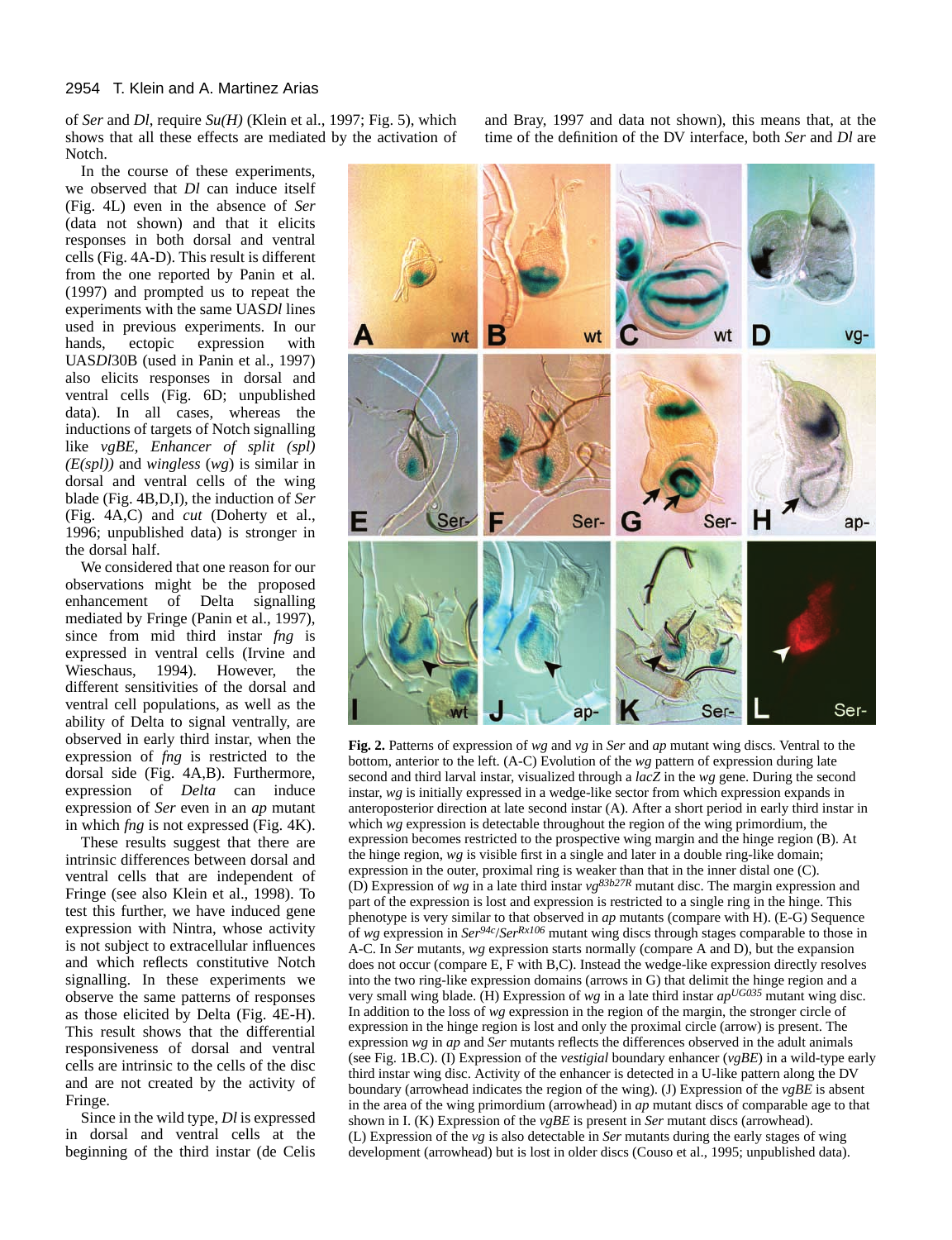**Fig. 3.** Comparison of the patterns of expression of *Dl* and the *vgBE* during the early stages of wing development in wild-type and mutant wing discs. Ventral to the bottom. Arrows indicate wing discs. (A,E) Expression of the *vgBE* in second (A) and early third instar (E) wing discs. The activity of the *vgBE* is identical to that of the *vg* gene during this period (Kim et al., 1996; T. K. and A. M. A., unpublished results). (B,F) Expression of *Dl* in second (B) and early third instar (F) wing discs, revealed with a *lacZ* insertion in the *Dl* gene. The expression is very similar to that of the *vgBE*. (C,G) Expression of *Dl* in *apUG035* mutant wing discs. As with *vgBE* expression, the expression of *Dl* is unaffected in the early second instar (C), but is lost in later stages (G). This pattern of expression is similar to that described for *vg* expression in *ap* mutant wing discs (Williams et al., 1993). (D) Expression of *Dl* detected by in situ hybridization of a DIG-labelled *Dl*-DNA probe. The pattern is identical to that observed with the *Dl* enhancer trap line used in A-C and E-G. (H) Detection of *Dl* transcript accumulation in an early third instar *Ser* mutant wing disc. (I) Expression of *wg* transcripts in a *Ser94c*/*SerRx106* mutant disc in which UAS*Dl* is expressed under the control of *dpp*GAL4. The wing area is strongly enlarged as indicated by the enlarged circular *wg* domain in the hinge region. Further strong induction of *wg* expression is detectable in a broad stripe across the wing blade (compare with Fig. 2G). (J) A similar rescue is observed when UASNintra is expressed in *Ser* mutants under those conditions.

coexpressed in dorsal cells. Furthermore, many of the genes that are expressed at the DV interface in the middle of the third instar under the influence of Notch have a symmetric distribution around this boundary (Williams et al., 1994; Miccheli et al., 1997), and this raises questions about the relative contributions of each of the Notch ligands to the activation of Notch. It might be that, as it has been suggested, the function of Serrate in dorsal cells is to allow Delta to signal (de Celis et al., 1996) through a dominant negative effect on Notch (de Celis et al., 1996; de Celis and Bray, 1997; Klein et al., 1997; Miccheli et al., 1997). Delta also has a dominant negative effect on Notch signalling (Miccheli et al., 1997; Fig. 6H) and we observe that this effect is corrected by coexpression of Delta with full-length Notch (Fig. 6I) suggesting that, as is the case with Serrate, the relative abundance of Notch has a crucial influence on the signalling ability of Delta. In this situation, coexpression of both ligands might result in a different degree of Notch activation than would be achieved individually and therefore can be used to fine regulate the activity of Notch.

To test these regulatory interactions further, we have coexpressed *Ser* and *Dl* with *dpp*Gal4 (Fig. 6A-C). We find that this results in a refined pattern of the induced stripes of target gene expression relative to the effects of expression of either *Dl* alone or *Ser* with *Notch* (Fig. 6A,B). Most prominently, the broad stripe of ectopic *wg* expression induced by *Dl* alone in dorsal cells, becomes refined to the region of higher expression at the posterior end of the *dpp* expression domain, where there

are the highest levels of *Delta* expression. Therefore, in the presence of Serrate, Delta is able to signal although with a reduced activity, which perhaps reflects a competition between Serrate and Delta for Notch. This experiment also shows that Serrate not only regulates the expression of Delta but, in an indirect manner, its activity.

# **Notch is a target of Fringe activity**

In contrast to Delta, the effects of ectopic expression of *Ser* on wild-type discs are restricted to ventral cells (Speicher et al., 1994; Couso et al., 1995; Diaz Benjumea and Cohen 1995). This has led to the suggestion that there is an inhibitor of Serrate activity in dorsal cells and that this inhibitor is under the control of *ap* (Diaz Benjumea and Cohen, 1995; Kim et al., 1995). Consistent with this proposal, we observe that ectopic expression of *Ser* in *ap* mutants can induce the expression of downstream targets of Notch in 'dorsal' cells (Klein et al., 1998; Fig. 1D,G).

A variety of arguments have led to the proposal that the dorsal inhibitor of Serrate function is encoded by the *fng* gene (Panin et al., 1997; Fleming et al., 1997). For example, ectopic expression of *Ser* with *ptc*GAL4 results in the activation of targets of Notch in two parallel stripes in ventral cells of the developing wing blade, and this can be observed as early as the beginning of the third instar (Fig. 4J). When *Ser* is coexpressed with *fng*, the anterior stripe, but not the posterior one, is lost completely in late third instar discs (Panin et al., 1997 and data not shown). Correspondingly the ectopically induced margin

Notch signalling during Drosophila wing development 2955

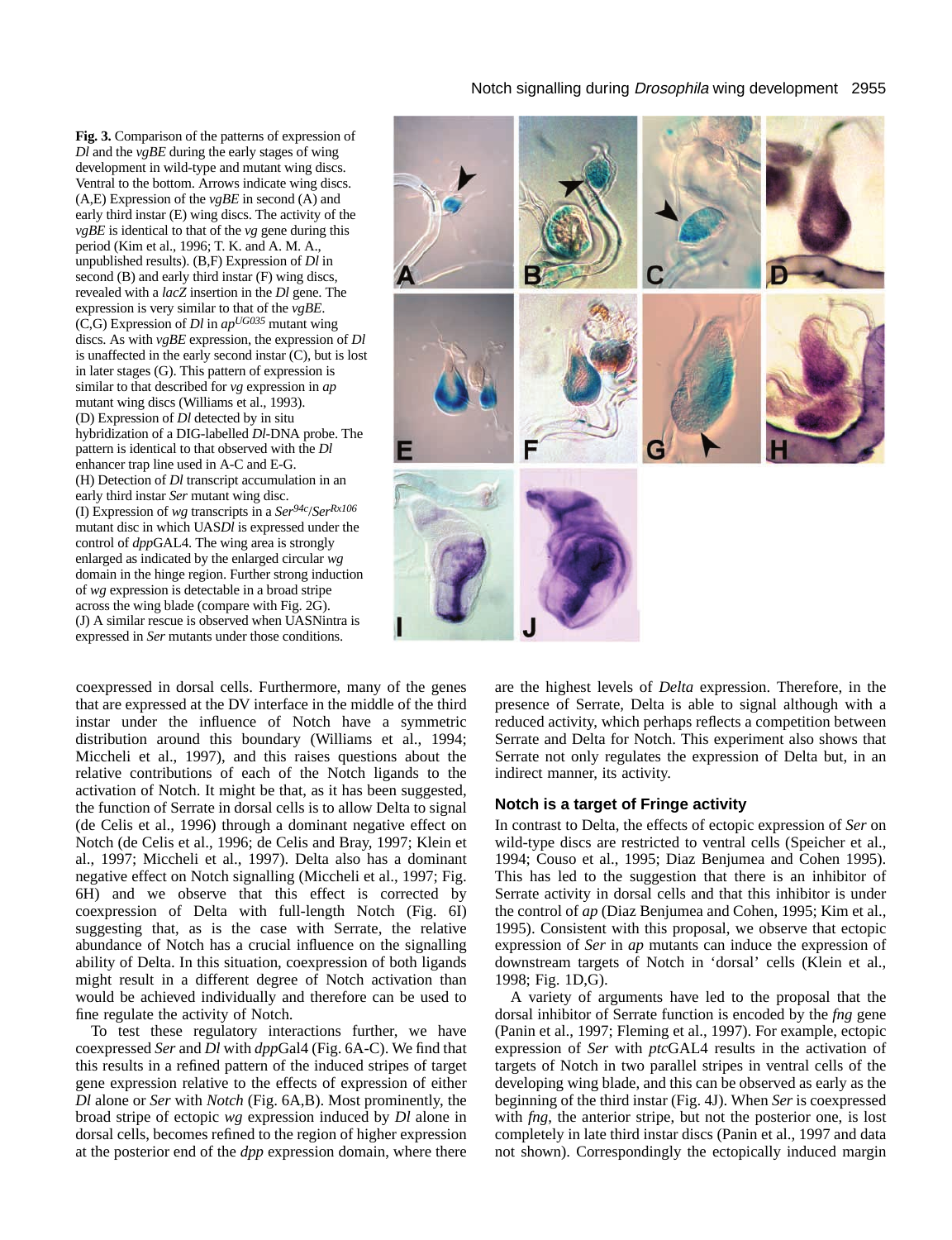**Fig. 4.** Effects of ectopic activation of Notch on patterns of gene activity in developing wing discs. Wing discs showing the effects of ectopic expression of *Dl* (A-D,I,K,L), Nintra (E-H) and *Ser* (J). All wing discs are ventral to the bottom and posterior to the right. (A-D) Effects of ectopic expression of Delta in early third (A,B) and late third instar (C,D) discs. Ectopic expression of *Dl* under the control of *ptc*GAL4 results in the ectopic expression of *Ser* in dorsal cells (A) and of *wg* in two parallel stripes in both dorsal and ventral cells (B) during the early third larval instar. In late third larval instar discs, *Ser* expression can be observed in ventral cells, albeit weaker than that elicited in dorsal cells (C), whereas *wg* continues to be expressed in two parallel stripes that span the disc (D). (E-H) Effects of expression of UASNintra under the same conditions as UAS*Dl*. As can be observed, the patterns of expression of *Ser* and *wg* are similar in both cases. (I) Ectopic expression of *Dl* by *ptc*Gal4 leads to the ectopic expression of *E(spl)* symmetrically around the DV boundary. (J) Ectopic expression of UAS*Ser* under the control of *ptc*GAL4 induces expression of *Dl* in two stripes in both dorsal and ventral cells. (K) Expression of Dl under the control of dppGAL4 in



an *ap*UG035 mutant wing disc elicits the expression of *Ser*. (L) Expression of *Dl* under the control of *dpp*GAL4 results in the activation of *Dl* expression as revealed by the ectopic expression of a *lacZ* insertion in the *Dl* gene.

**Fig. 5.** Dependence of the effects and expression of *fng*, *Ser* and *Dl* on Su(H) in third larval instar wing discs. All discs, with the exception of C, D, F (antibody staining) show RNA expression revealed by in situ hybridization, with ventral to the bottom and posterior to the right. In the third larval instar, *fng* is expressed in a complex pattern that comprises dorsal and ventral cells (Irvine and Wieschaus, 1994) and this is the case in the wild type  $(A)$ and in  $Su(H)$  mutants (B). In the wild type, *Ser* is expressed in both dorsal and ventral cells, in a complex pattern that decorates the wing pouch  $(C,D)$  but this pattern is absent in  $Su(H)$  mutants (D). The same is true of *Dl* (E). In the wild type, ectopic expression of *fng* under the control of *ptc*GAL4 leads to ectopic expression of *Ser* (Kim et al., 1995); however, this is not the case in *Su(H)* mutants (F). (G) Expression of UAS*fng* by *dpp*GAL4 in a *Ser* mutant revealed by in situ hybridization with a *fng* probe. The expression of *fng* is not sufficient to rescue the pouch defect of the mutant (compare with Fig. 2G). Since *fng* is able to recover the pouch in *ap* mutants (Fig. 1E, Klein et al., 1998) and UAS*Dl* that of *Ser* mutants (Fig. 4H) under the same



conditions, this result suggests that the activity of *fng* is mediated by *Ser*. (H) Ectopic expression of *Dl* preferentially over the ventral side of an early third instar disc in which UAS*Ser* is expressed under the control of *ptc*GAL4.

structures are reduced to a posterior stripe with characteristics of the posterior compartment (Fig. 7). Since the posterior stripe is a result of nonautonomous signalling by Serrate, this result

agrees with the observations that the effects of Fringe are cell autonomous (Panin et al., 1997). Surprisingly, however, we notice that, while Fringe suppresses the function of Serrate cell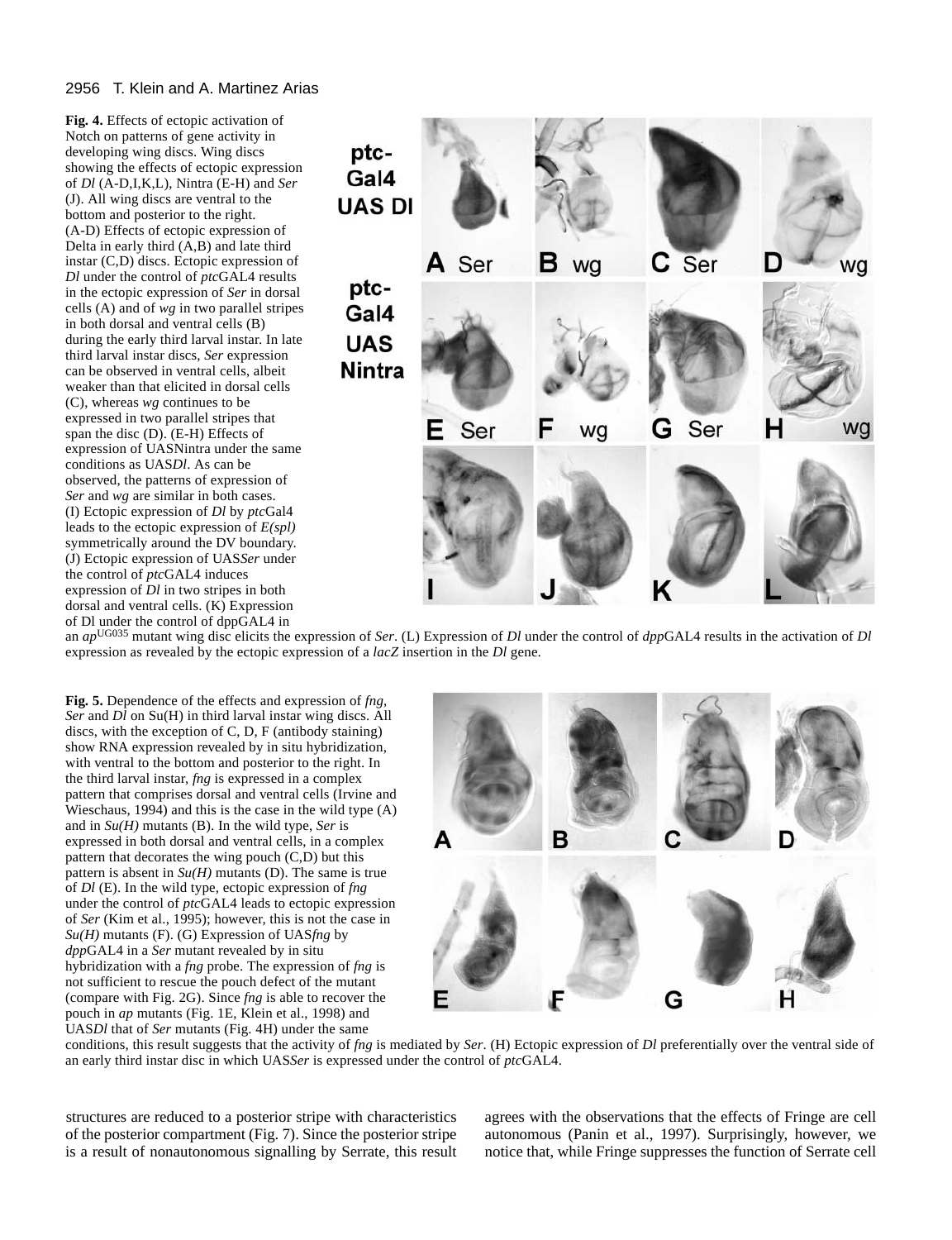**Fig. 6.** Effects of ectopic expression of *Ser*, *Dl* or of coexpression of *Dl* with *Notch* and with *Ser*, on wing development. Responses are measured as expression of *wglacZ* in third larval instar wing discs. All discs shown with ventral to the bottom and posterior to the left. (A) Ectopic expression of UAS*Ser* with *dpp*GAL4 leads to a small stripe of ectopic expression of *wg* on the ventral region of the disc (arrow). (B) In contrast, ectopic expression of *Dl* leads to a robust response in dorsal and ventral cells, even though *dpp*GAL4 driven ectopic expression is weaker in ventral cells (see Fig. 4K). (C) The coexpression of *Dl* and *Ser* restricts the expression of *wg* to the posterior region of the *dpp*GAL4 expression domain, where *Dl* is expressed in higher concentration. (D) The effects of ectopic expression of *Dl* in dorsal and ventral cells can be also observed with another line of UAS*Dl* (30B) (arrow). This line appears to trigger lower levels of *Dl* activity (compare with B). (E) Coexpression of *Dl*(30B) with *Notch* leads to an increase in the response as shown by the increased levels of *wglacZ* (compare with D and F). (F) Expression of UASNotch with *dpp*GAL4 leads to weak induction of *wg* expression on the dorsal side of the pouch (arrow). (G) Expression of *Notch* throughout the developing wing, disrupts wing development, perhaps through a dominant negative effect. (H) Global expression of *Dl* throughout the developing wing also has a dominant negative effect, reflected in the absence of *wg* expression along the DV boundary. (I) The dominant negative effect is suppressed if *Notch* is coexpressed with *Dl*. (J) Expression of Nintra throughout the wing leads to a pattern similar to that produced by coexpression of *Dl* and *Notch*, indicating that this pattern is likely to be due to activation of *Notch*.

autonomously, it enhances its signalling ability in a nonautonomous manner (Fig. 7).

Fringe is thought to dampen Serrate signalling by affecting its interaction with Notch, but no evidence has been presented to support this suggestion. While testing the effects of ectopic expression of *fng* with various GAL4 lines, we noticed that expression of UAS*fng* throughout the wing blade with *sd*GAL4 (see Materials and Methods), leads to the loss of the whole wing blade in a manner similar to that observed in *Notch* mutants (Fig. 8B). The phenotypes observed are stronger than those of *Ser* mutants, suggesting that Fringe interrupts also the activation of Notch through other ligands like Delta (compare Figs 8B with 2G).

This result mimics the observation that regulatory mutants of *fng*, which lead to early *fng* expression on ventral cells, produce extensive wing notching (Irvine and Wieschaus, 1994). This effect is not reversed if *fng* is coexpressed with *Ser* (Fig. 8G), but it is reversed if *Dl* is coexpressed with *fng* (Fig. 8H) or, interestingly, when *Ser* and *Notch* are coexpressed with *fng* (Fig. 8F). This suggests that increasing the concentration of Notch can titrate the effects of *fng*. Furthermore, the effects of ectopic expression of *fng* are partially suppressed by expression of *Notch* with *fng* and are exaggerated by expressing dominant negative Notch molecules with *fng* (data not shown). Altogether these results

### Notch signalling during Drosophila wing development 2957



dppGal4 dppGal4 **UAS** Ser UAS DI



UAS DI 30B

**UAS DI** 

**UASN** 



**UASN** 

**UAS Nintra** 

dppGal4

**UAS Ser** 

**UAS DI** 

sdGal4

**UASN** 



dppGal4 UAS DI 30B



sdGal4 **UAS DI** 

strongly suggest that a target of Fringe activity is the Notch molecule itself.

# **Fringe inhibits Serrate signalling via Notch**

The activity of *Fringe* can inhibit Serrate signalling by enhancing the intrinsic dominant negative activity of Serrate over Notch (Klein et al., 1997). Alternatively, it might inhibit Notch signalling via Serrate. To discriminate between these two possibilities, we have taken advantage of the observation that ectopic expression of *Ser* and *Dl* in the wing disc have well-defined effects on the pattern of bristles and veins, and that these phenotypes can be easily interpreted in terms of Notch signalling.

Expression of *Ser* throughout the late wing disc, for example with MS1096GAL4, leads to a strong broadening of the wing veins and a moderate increase in the number of bristles in the notum (Fig. 9F, not shown). Both of these neurogenic phenotypes can be suppressed by coexpressing *Notch* with *Ser*, indicating that they are due to a dominant negative effect of Serrate (Klein et al., 1997 and data not shown). Ectopic expression of *fng* alone in the same pattern results in nicked wings with normal veins and a reduction of bristles in the notum, which is associated with the loss of sensory organ precursors (Fig. 9A-E). Coexpression of *fng* with *Ser* suppresses the extra vein phenotype caused by misexpression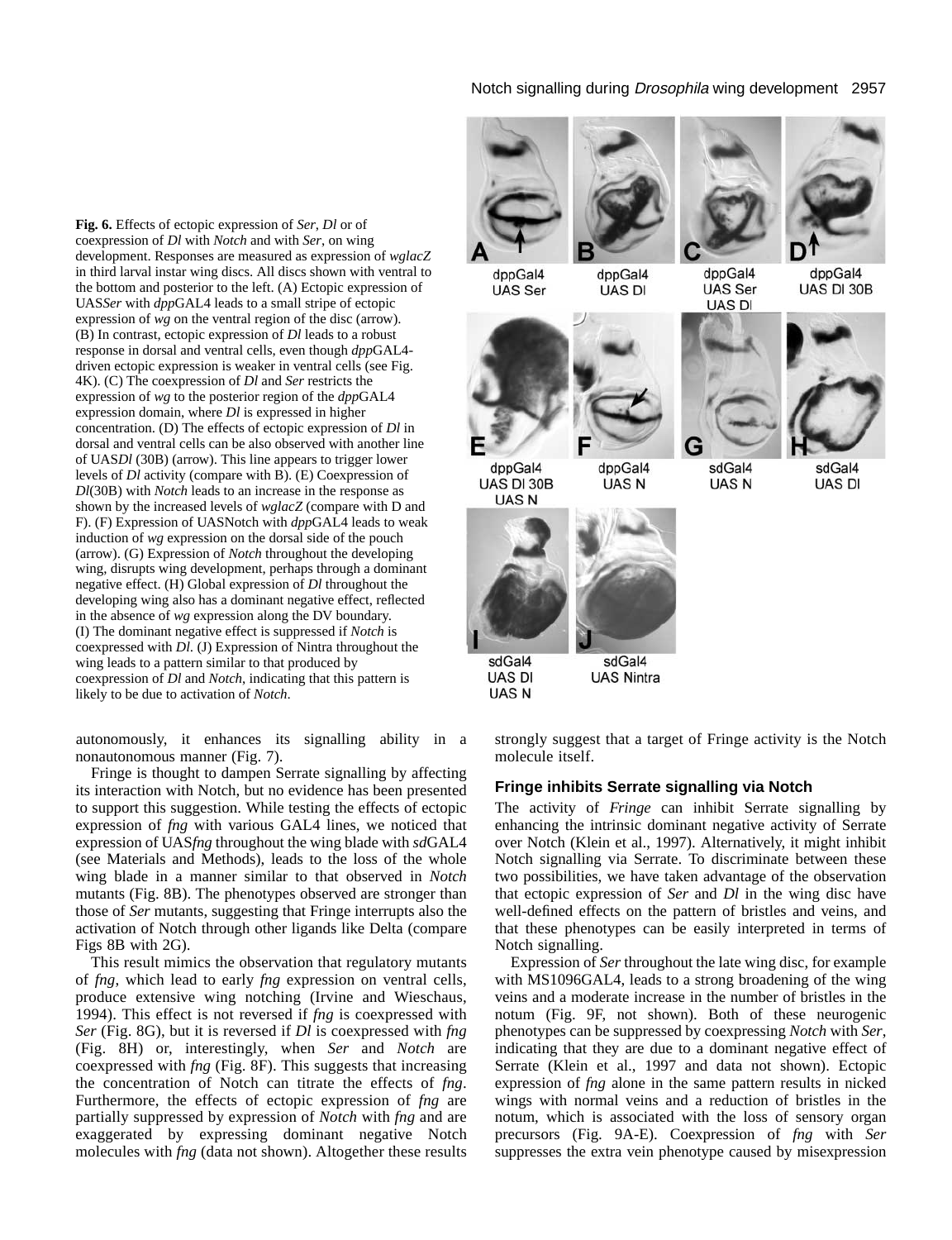

**Fig. 7.** Consequences of the ectopic expression of UAS*fng* alone and in combination with UAS*Ser* by means of *ptc*Gal4 on wing development. (A) Adult wing resulting from the ectopic expression of *Ser* under the control of *ptc*GAL4. The wings are smaller than wild type and bear two ectopic wing margins. The end of the posterior margin is indicated by an arrow. (B) Adult wing resulting from the ectopic expression of *Ser* and *fng*. Notice that the anterior margin characteristic of *Ser* alone has been suppressed, but the overall shape of the wing is similar to that of *Ser* alone. Furthermore, the formation of the posterior ectopic margin is enhanced and the margin reaches until the hinge (arrow). The analysis of the posterior margin shows that it has the posterior identity, indicating that it is induced in cells next to the *ptc*-expression domain. This suggests that *fng* suppresses the activity of Serrate cell autonomously, but enhances it nonautonomously. (C) Adult wing resulting from the ectopic expression of *fng* under the control of *ptc*GAL4. Apart from a nick and a small ectopic margin (arrow), there are no major changes from the wild type.

of *Ser* and, therefore, supports the notion that Fringe reduces the ability of Serrate to bind Notch. However the loss of bristle phenotype is not altered by the expression of *fng* in *Ser* mutants, which suggests that it is not mediated by an interaction between Fringe and Serrate (Fig. 9B).

**Fig. 8.** Effects of global ectopic expression (through *sd*GAL4) of *fng*, alone or together with *Ser* and *Dl* on the development of the wing as revealed by the expression of *wglacZ* in the third larval instar. Ventral to the bottom, anterior to the left. (A) Wild-type wing disc showing the expression of *wg* along the margin and in the proximal (p) and distal (d) rings, which delimit the hinge region. (B) Expression of UAS*fng* results in the loss of a large part of the wing, including blade and parts of the hinge region as indicated by the loss of the *wg* expression along the margin and the distal circular domain in the hinge region. Notice that the phenotype is significantly stronger than that induced by *Ser* loss-of-function mutations (compare with Fig. 2F and see text). (C) Expression of UAS*Ser* results in the loss of the margin and a reduction of the size of the blade. (D) Expression of UAS*Dl* results in the irregular activation of *wg* expression all over the blade and a corresponding increase in the size of the blade. Notice the dominant negative effect highlighted by the absence of *wg* expression in the center of the blade. This effect is suppressed by coexpression of Dl with Notch (see Fig. 6G,H). (E) Coexpression of UAS*Notch* and UAS*Ser* results in an increase in the size of the wing blade and strong activation of *wg* expression throughout the wing blade. Notice the effect of Ser on the dorsal side of the pouch in this context. (F) Coexpression of UAS*Notch* and UAS*Ser* with UAS*fng* suppresses the effects of UAS*fng* in wing development

# **The action of Fringe requires the activity of Su(H)**

The early pattern of expression of *fng* is under control of *ap*, and ectopic expression of *fng* results in the induction of *Ser* expression, even in the absence of *ap* (data not shown). This has led us to test whether *fng* is also able to induce expression of *Dl* and found that this is the case (Fig. 5H). However, the ability of *fng* to induce *Dl* expression is restricted to the ventral half of the wing disc, just as is its ability to induce *Ser*. Because of the similar phenotypes induced by expression of *Ser* and *fng*, and the ability of *fng* to activate *Ser* expression, we tested whether the outcomes of *fng* expression require the activity of *Ser* by expressing it in *Ser* mutants. *fng* was not able to rescue the wing phenotype caused by an amorphic combination of *Ser* (Fig. 5G), showing that *fng* requires *Ser* for its function in the wing.

In a complementary experiment, we confirmed that the activity of Fringe is not able to rescue the defects caused by *Su(H)* mutants (Fig. 5F). Surprisingly, *fng* was also unable to induce the expression of *Ser* in the wing blade of these mutants. This suggests that the inductive effects of *fng* require *Su(H)* activity. However the wing blade is ill defined in *Su(H)* mutants and, since our results suggest that *fng* operates on the wing blade, the failure of *fng* to activate *Ser* expression in *Su(H)* mutants could be a secondary effect. To circumvent this difficulty, we tested the dependence of *fng* on *Su(H)* in another process that depends on Notch signalling: the formation of the anterior spiracle.

Loss of *Ser* function results in the loss of the anterior spiracle of the larva (Speicher et al., 1994; Fig. 10A,B). The same effect is observed if a dominant negative Notch molecule, or *fng*, is expressed in these cells with the *klu*GAL4 driver (Materials and Methods; Fig. 10C,D,G-I). Expression of *Ser* with *klu*GAL4 can partially rescue the defects in the anterior spiracle of *Ser* mutants (data not shown) indicating that *klu*GAL4 is expressed



(compare with B). (G) Coexpression of UAS*fng* and UAS*Ser* results in a phenotype identical to that of expression of UAS*fng* alone. (H) Coexpression of UAS*fng* and UAS*Dl* results in a phenotype similar to that of expression of UAS*Dl* alone.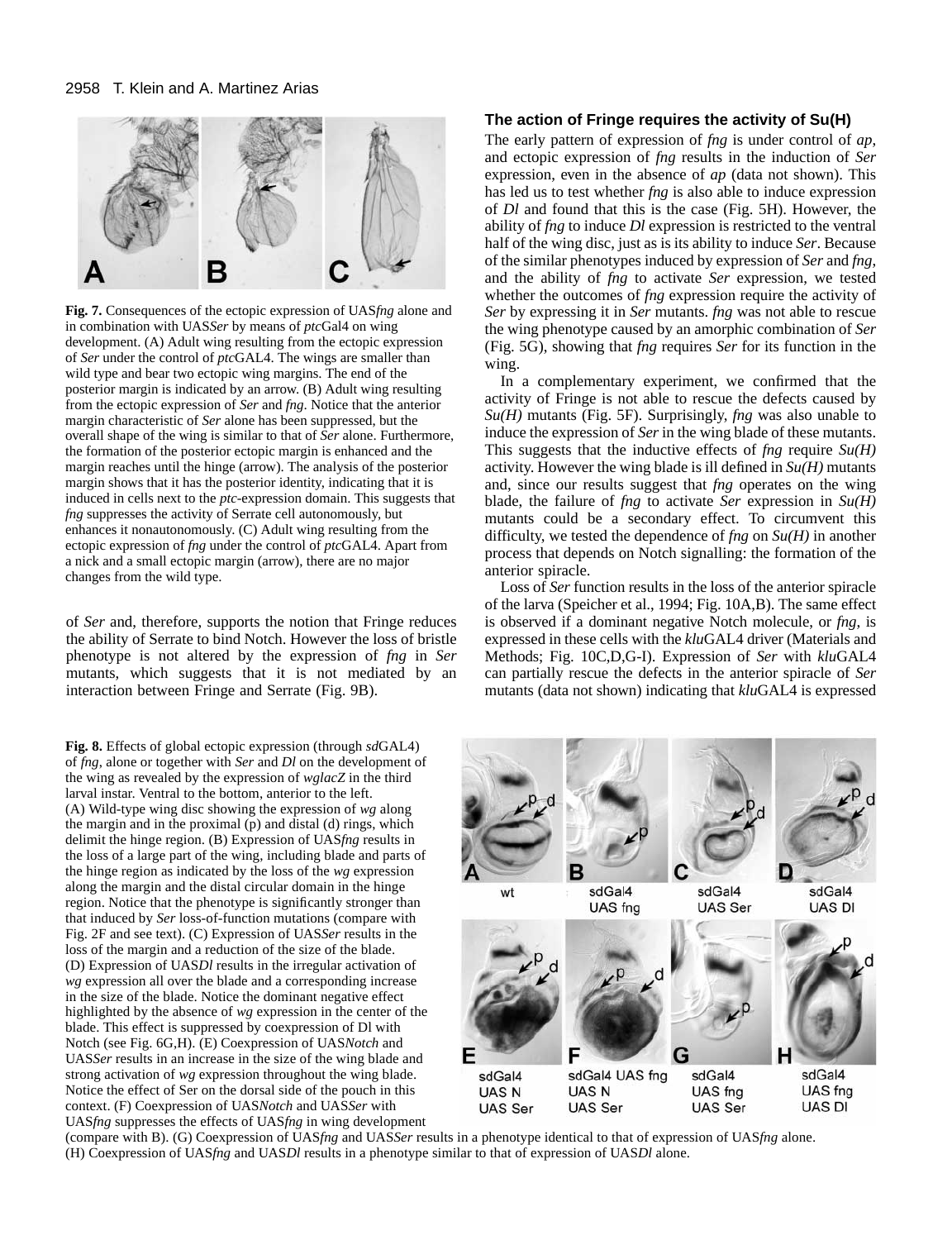

in the spiracle even in the absence of Notch signalling. In *Su(H)* mutants, the anterior spiracles are present and the ability of *fng* to inhibit anterior spiracle formation is strongly impaired (Fig. 10E,F). Altogether, these results show that some of the activities of Fringe are mediated by Su(H) and suggest that the loss of sensory organ precursors caused by expression of *fng* could be due to the activation of Su(H).

# **DISCUSSION**

The loss of the wing blade characteristic of *ap* mutants is usually ascribed to the loss of *Ser* expression (Diaz Benjumea and Cohen, 1995; Couso et al., 1995). However, *ap* regulates the expression of both *Ser* (Couso et al., 1995) and *Dl* (this work) and, as we have highlighted here, the phenotype of *Ser* mutants cannot account for all the defects of *ap* mutants. Because *Dl* is initially expressed in *Ser* mutants, this leads us

# Notch signalling during Drosophila wing development 2959

**Fig. 9.** Effects of the expression of UAS*fng* on bristle development and wing vein patterning. (A) Thorax of an adult fly showing the effects of expression of UAS*fng* under the control of *klumpfuss*GAL4 (*klu*GAL4 see Klein and Campos Ortega, 1997) on the development of bristles. Notice that two of the dorsocentral macrochaetae, the anterior ones, are missing; their positions are indicated by an arrowhead. (B) Thorax of a *Ser94c/Ser RX106* mutant fly in which UAS*fng* has been expressed with *klu*GAL4. Notice that the dorsocentral bristles are still missing (arrowheads). (C) Wing disc from a fly as in A showing the proneural clusters for the different sense organs as revealed by the expression of Achaete protein. The pattern of Achaete expression is normal. Arrowhead indicates the position of the dorsocentral cluster (DC) from which the anterior dorsocentral bristle will arise. (D) Late third instar wing disc showing the pattern of sensory organ precursors as revealed by neuralized A101 *lacZ*. Arrowhead points to the region of the anterior dorsocentral machrochaete that is missing. (E) Thorax of a wild-type fly showing the normal pattern of bristles. The anterior dorsocentral pair is indicated (aDC). (F-H) Effects of ectopic expression of UAS*fng* and UAS*Ser* with *MS1096*GAL4 which activates gene expression from early third instar onwards in the dorsal half of the wing disc and wing blade. During later phases of the third instar expression is also detectable in the ventral half of the wing blade. (F) Ectopic expression of *Ser* results in a broadening of the wing veins, probably through a titration of Notch signalling during the patterning of the wing veins. (G) Ectopic expression of *fng* results in a nonpenetrant nicking of the wing margin, but has no effect on vein development. (H) Coexpression of *fng* with *Ser* suppresses the dominant negative effects of expression of *Ser* alone on the veins (compare with E).

to suggest that the *ap* mutant phenotype is a consequence of the loss of both *Dl* and *Ser* expression: whereas *Dl* is likely to be involved in the initial specification of the wing blade, the main function of *Ser* is to maintain Notch activity by maintaining the expression of *Dl* and regulating its signalling ability. A second, and equally important function of *Ser* is to contribute to the spread of *wg* expression, which determines

**Fig. 10.** Effects of ectopic expression of *fng* under the control of *klu*GAL4 on the development of the anterior spiracle. (A) Anterior spiracles of a wildtype larva. Arrows point to the retractable finger-like appendages characteristic of these structures in the third instar. (B) The finger-like structures are lost in *Ser* mutant larvae. (C) The spiracle is also missing following ectopic expression of *Ser*. (D) The development of the anterior spiracle is also impaired through ectopic expression of a dominant negative Notch molecule, UAS*ECN*. The arrows in B, C and D point to the remnant of the anterior spiracles.  $(E)$  *Su(H)* <sup>AR9</sup>/Su(H)<sup>SF8</sup> mutant larva showing normal development of the anterior spiracles (arrow). (F) Expression of UAS*fng* in *Su(H)* mutants is not able to suppress the development of the spiracles completely and some small finger-like structures develop (arrow, compare with B). (G-H) Expression of UASGFP under the control of *klu*GAL4 in the anterior spiracle in the early (G) and late second (H) instar of wild type and in a second instar  $Su(H)$  mutant larva (I). The anlage of the third instar anterior spiracle is highlighted by brackets in



G-I. Expression of UAS*Ser* in *Ser* mutants under control of *klu*GAL4 partially recovers the third instar anterior spiracle, indicating, that the expression of *klu*GAL4 is not dependent on *Ser* activity (T. K. and A. M. A., unpublished result).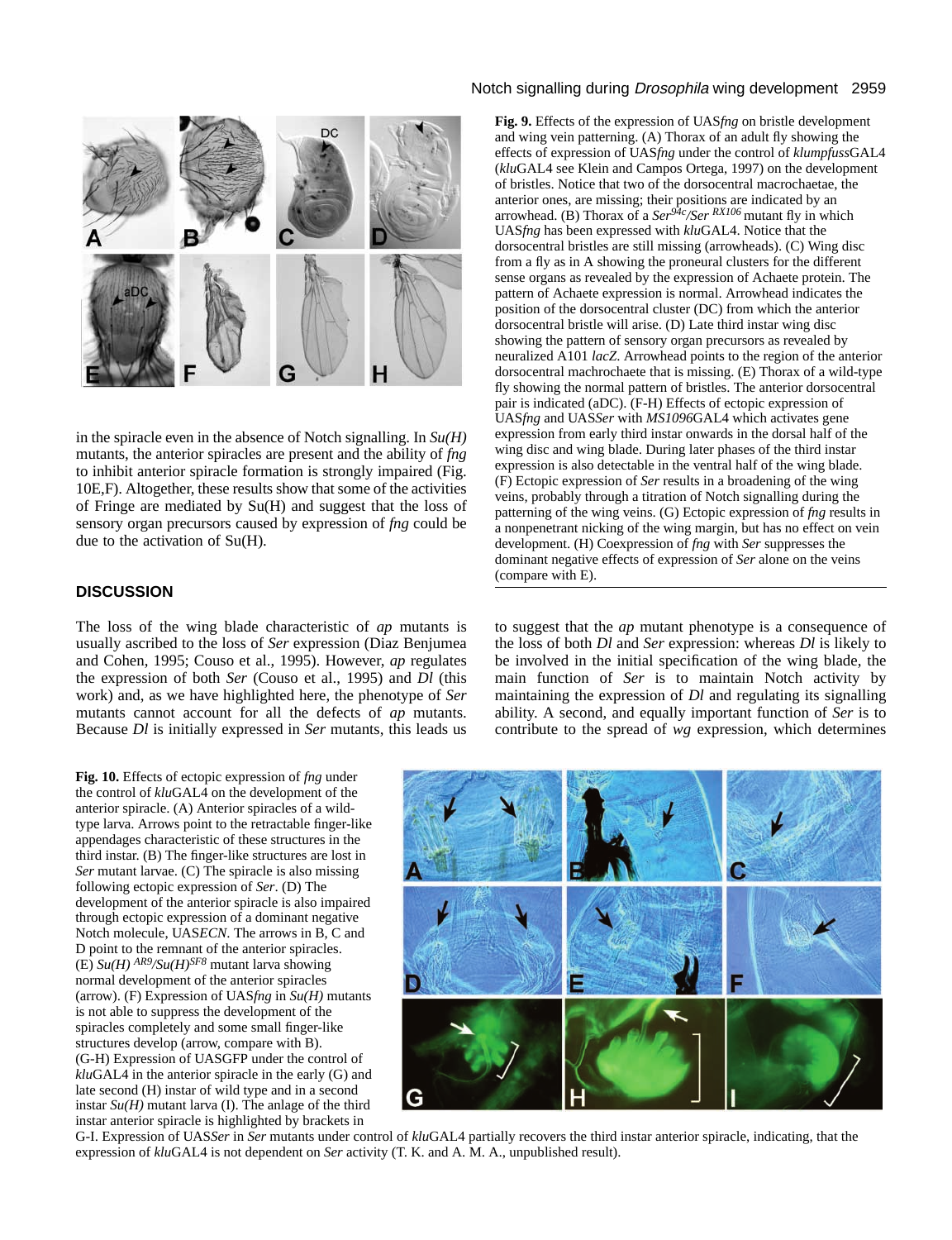the extent of the wing blade. In agreement with the suggestion that the *ap* mutant phenotype is a combination of the loss of *Ser* and *Dl* function, clones of cells mutant for either *Dl* or *Ser* generate nicks with a frequency that is increased when clones of cells doubly mutant for the two genes are made (Miccheli et al., 1997).

# **Restriction of Notch activity to the DV interface**

Once the wing primordium has been established, the wing blade begins to grow under the influence of signalling events associated with the DV interface (Neumann and Cohen, 1996; Zecca et al., 1996; Klein and Martinez Arias, 1998). The activity of Notch is important in this process, and therefore understanding the interactions between and functions of its two ligands, Serrate and Delta, is an important step towards understanding this process. In a first instance, these interactions lead to the generation of a source of information at the DV interface that influences cell proliferation and the early patterning stages.

Experiments on the ectopic expression of various genes (Panin et al., 1997; deCelis and Bray, 1997; Fleming et al., 1997) and, in some instances of loss of function (Miccheli et al., 1997), have led to the conclusion that, during all these processes, activation of Notch is both a consequence and a cause of the expression of *Ser* and *Dl*. In the wild type, as the wing grows, the patterns of expression of these genes evolve, but initially it is believed that they are expressed in mutually exclusive cell populations and that this leads to the establishment of a feedback loop between their gene products that maintains Notch activity at the DV interface (Panin et al., 1997; Fleming et al., 1997). Our analysis of *Ser* and *Dl* expression in *Su(H)* mutants and of *Dl* expression in *Ser* mutants supports this basic functional interactions and demonstrates that this feedback loop must operate during normal wing development.

In principle, Serrate and Delta can elicit qualitatively identical signals. In the context of both, the patterns of expression that have been described and the feedback loop between Delta and Serrate, this raises the question of why the activity of Notch does not spread throughout the whole wing blade. To account for this possibility, Panin et al. (1997) have proposed that the ability of Delta to activate Notch is restricted to the dorsal half of the developing wing blade, whereas that of Serrate is restricted to the ventral half. This situation will only prevent the spread of Notch activity if, at the very least, the expression of Delta is restricted to the ventral and that of Serrate to the dorsal halves of the wing blade. However, Delta is expressed (and see also de Celis and Bray, 1997), and can signal in both dorsal and ventral cells along the DV boundary even in the presence of functional Serrate. Thus, since Delta can induce *Dl* expression in dorsal cells (this work), the simple feedback loop described above will inevitably result in the progressive spread of Notch activity over the developing wing. This does not happen in normal development and therefore there must be other mechanisms that restrict this signalling event to the DV boundary.

At the moment, it is not clear how this happens, but several factors are known that can influence Notch signalling. For example, at the beginning of the third instar, the wing blade is a thick band of about six to eight cells centered at the DV interface (Kim et al., 1996; unpublished data), and which might

have homogeneous Notch activity. As the wing grows, the local nature of the interactions between Notch and its ligands and the fact that the primordium is always the reference for growth would result in a restriction of Notch signalling to the DV interface.

In addition the concentration of Vestigial is crucial for Notch signalling (Klein and Martinez Arias, 1997). Since this is highest at the DV boundary (Williams et al., 1993), it is not difficult to see how Delta and Serrate signalling would be reinforced in this region by Vestigial and thus maintain high levels of Notch activity.

The relative concentration of free Notch to its ligands also must be an important determinant of Notch signalling (Couso et al., 1995; de Celis et al., 1996; de Celis and Bray, 1997; Klein et al., 1997; Miccheli et al., 1997). This means that competitive interactions between Delta and Serrate for Notch will add to the bias defined by the expression of *vg*, the differential sensitivities of the downstream genes and the restrictions associated with the patterns of growth. We have shown that Serrate will dampen Delta signalling dorsally, an effect that might be achieved through the dominant negative activity of Serrate on Notch. This effect of Serrate on Delta would also contribute to ensure that Delta signalling does not spread through the dorsal cells. On the contrary, the dominant negative effect of Delta, coupled to the low sensitivity of ventral cells to express *Ser*, will reduce the ability of spreading on ventral cells.

Altogether these effects could account for the existence of two activating ligands for Notch; one of them, Serrate, with a low dominant negative threshold, which would reduce the concentration of Notch locally and another one, Delta, with a high signalling affinity. In addition, these effects and patterns of expression can account for the observation that dorsal cells are more sensitive to the loss of *Dl* (Doherty et al., 1996; de Celis et al., 1996) than ventral cells (de Celis et al., 1996). While Delta can activate Notch in dorsal cells, Serrate and Delta can both activate Notch in ventral cells.

# **The activity of Fringe**

On the one hand, while our results support the observation that Fringe affects Serrate function, they do not provide any evidence for an stimulatory effect of Fringe on Delta signalling. First, expression of *fng* alone has no effect on the wing veins, which it should if it were to enhance Delta signalling. Secondly expression of *fng* with *sd*GAL4 removes the wing blade in a manner similar to *ap* mutants, which, in the light of our results, suggests that *fng* may also be interfering in the activation of Notch by other ligands, such as Delta, but in a negative rather than a positive manner. Furthermore, a mutation in *fng* causes misexpression of *fng* in the ventral surface of the wing and this leads to deletions of wing tissue (Irvine and Wieschaus, 1994) rather than increases in size as might be expected if Fringe enhanced Delta signalling. Finally, Delta can rescue the loss of wing caused by the loss of *ap* function and, since *fng* is absent in these mutants (Irvine and Wieschaus, 1994), this indicates that Delta can signal appropriately without Fringe. Consistent with this, overexpression of *fng* in the embryo can suppress the antineurogenic effects of Serrate but on its own does not cause antineurogenic phenotypes (Fleming et al., 1997), as might be expected if it enhanced Delta signalling.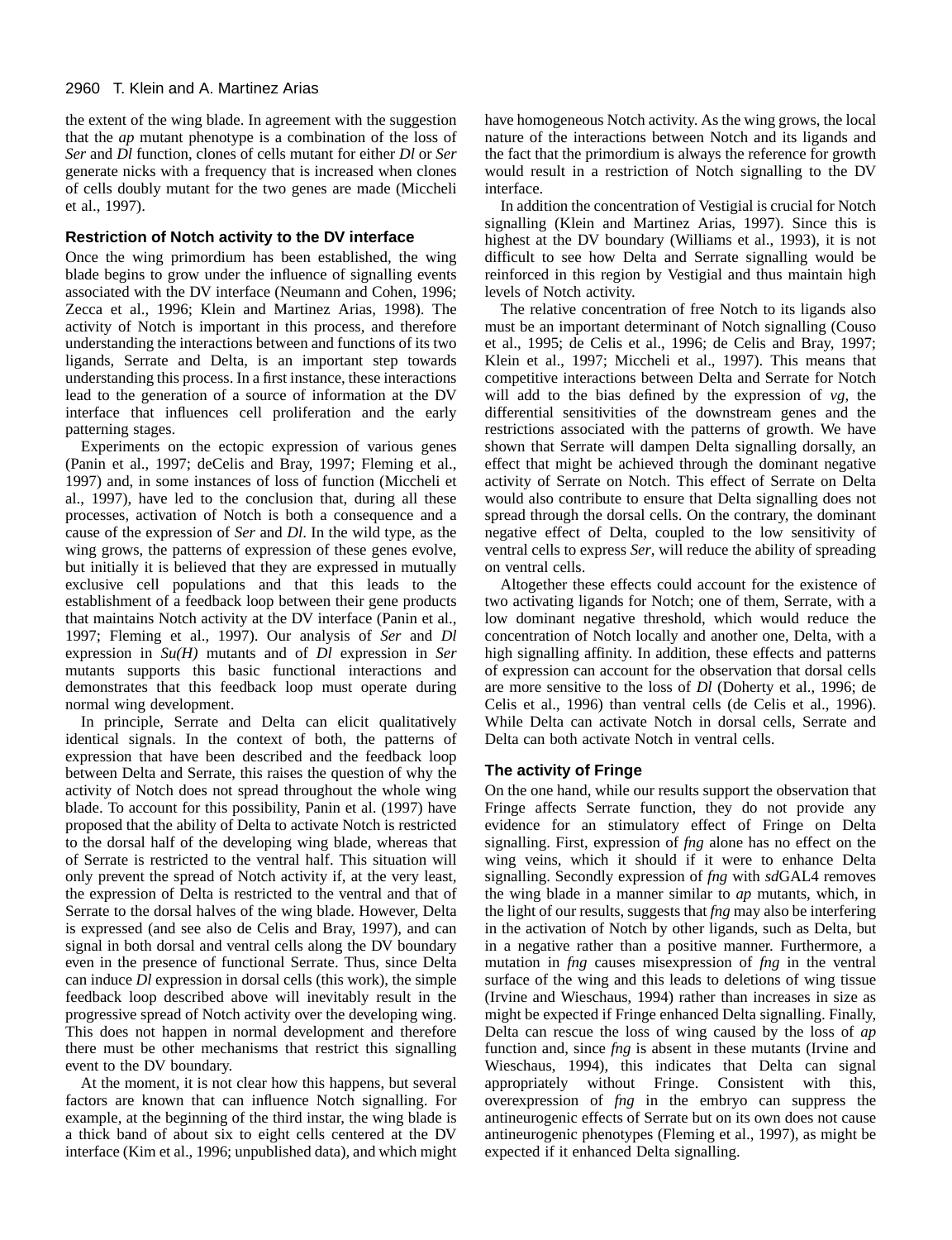Although we have not observed convincing effects of Fng on Delta signalling, there is a possibility that could account for the published reports. It might be that, under conditions of weak Delta activity, coexpression of *fng* leads to the provision of Notch, which Fng would render unable to interact with Serrate and which could then interact with Delta positively.

On the other hand, our results provide further support for a negative role of Fringe in Serrate signalling. Furthermore, whereas previous experiments did not prove that Fringe acts on Serrate or on Notch, we have shown that the target of Fringe is likely to be the Notch molecule itself. A domain within Fringe has weak homology to glycosyltransferases (Yuan et al., 1997). Since Notch is a glycoprotein (Johansen et al., 1989), one way in which Fringe might dampen Serrate signalling is by modifying certain regions of Notch that are involved in binding Serrate. In addition, the observation that many effects of *fng* are not dependent on Serrate, indicate that Fringe can act either on other yet unknown ligands for Notch, or on other receptors that are functionally linked to Notch.

A variety of arguments have led to the suggestion that the effects of Fringe are mediated by boundaries between *fng*expressing and -nonexpressing cells rather than by the expression of *fng* on some cells and not others (Irvine and Wieschaus, 1994; Kim et al., 1996). Here we have confirmed this by showing that uniform expression of *fng* throughout the wing from early stages of development abolishes the development of the wing.

It has also been suggested that the target of Fringe is the interaction between Notch and its ligands Serrate and Delta and that, while Fringe blocks Serrate signalling, it stimulates Delta signalling (Panin et al., 1997). In this regard, the phenotype that results from expressing *fng* uniformly resembles that of *ap* mutants and is stronger than that of *Ser* mutants. This suggests that, early in development, Fringe can block the activity of Notch ligands other than Serrate, perhaps Delta, since the loss of wing pouch in *ap* mutants can be rescued by the expression of either *Ser* or *Dl*. The expression of *fng*, for example under the control of *dpp*GAL4, can also rescue the loss of wing of *ap* mutants. This is likely to be due to the effects of Fringe on the expression of *Ser* and *Dl*, because it cannot rescue the loss of wing of *Su(H)* or *Ser* mutants, and suggests that the function of Fringe requires Notch signalling.

Since in *ap* mutants the initial pattern of *Dl* expression is unaffected, the rescue of the wing through ectopic expression of *fng* is likely to be exerted by the provision of a boundary of *fng*-expressing and -nonexpressing cells, which allows Delta to operate and establish the feedback loop of Notch activity on its own. The observation that *fng* cannot rescue the loss of wing of *Ser* mutants, in which Delta is also initially expressed, indicates that, although *Ser* is not necessary for the initial interactions across the DV interface, it is necessary for their maintenance.

How does Fringe work? From our experiments, it is clear that Fringe is not involved in the establishment of different dorsoventral sensitivities to Notch signalling within the wing disc, or in the suppression of the spreading of Notch activity away from the DV boundary as recently proposed (Panin et al., 1997). Our results suggest that Fringe is necessary to trigger and establish a stable circuit of Notch signalling at a defined position in the wing disc. This might also be true of other situations in which *fng* is expressed. Fringe can have negative

#### Notch signalling during Drosophila wing development 2961

effects on the interaction between Notch and either Serrate or Delta, but it can also stimulate the same interactions. In the second instar, the distribution of Notch ligands might result in the homogeneous and low activity of Notch, the expression of *fng* would break this symmetry at the border with nonexpressing cells and lead to reciprocal Notch signalling, the establishment of a signalling center and its refinement to the DV boundary. This would explain our observation that Notch is the target of Fringe activity and, furthermore, the observation that Su(H) is necessary for the function of Fringe. How Fringe actually achieves this effect on Notch remains unknown and will require a detailed molecular analysis of the interactions of Notch with its ligands and how they trigger Notch activity.

We want to thank J. Kim, K. Irvine, M. Haenlin, L. Seugneut, S. Cohen, E. Knust, J.F. de Celis and S. Carroll for stocks and reagents; S. Rolfe for assistance; S. Bray, J. F. de Celis and K. Brennan for discussions and C. Sharpe for reading the manuscript. This work was funded by The Wellcome Trust (A. M. A. and T. K.), The Newton Trust (T. K.) and the Deutsche Forschungsgemeinschaft (T. K.).

### **REFERENCES**

- **Ashburner, M.** (1989). *Drosophila*. *A Laboratory Manual.* Cold Spring Harbour Laboratory Press
- **Brand, A. and Perrimon, N.** (1993). Targeted expression as a means of altering cell fates and generating dominant phenotypes. *Development* **118**: 401-415
- **Capdevila, J. and Guerrero, I.** (1994). Targeted expression of the signaling molecule *decapentaplegic* induces pattern duplications and growth alterations in *Drosophila* wings. EMBO J. **13**, 4459-4468
- **Cohen, B., McGuffin, M. E., Pfeifle, C. Segal, D. and Cohen, S. M.** (1992). *apterous*: a gene required for imaginal disc development in *Drosophila* encodes a member of the LIM family of developmental regulatory proteins. *Genes Dev*. **6**, 715-729
- **Couso, J. P., Bate, M. and Martinez-Arias, A.** (1993). A *wingless* dependent polar coordinate system in Drosophila imaginal discs. *Science* **259**, 484-489
- **Couso, J. P., Knust, E. and Martinez-Arias, A.** (1995). *Serrate* and *wingless* cooperate to induce *vestigial* gene expression and wing formation in *Drosophila*.. *Current Biol.* **5**, 1437-1448
- **de Celis, J. F. and Garcia Bellido, A.** (1994). Roles of the Notch gene in Drosophila wing morphogenesis. *Mech. Dev.* **46**, 109-122.
- **de Celis, J., Garcia-Bellido, A. and Bray, S.** (1996). Activation and function of *Notch* at the dorsal-ventral boundary of the wing imaginal disc. *Development* **122**, 359-369
- **deCelis, J. and Bray, S.** (1997). Feedback mechanisms affecting *Notch* activation at the dorsoventral boundary in the *Drosophila* wing development. *Development* **124**, 3241-3251
- **Diaz-Benjumea, F. J. and Cohen, S. M.** (1995) *Serrate* signals through *Notch* to establish a *wingless*-dependent organizer at the dorsal/ventral compartment boundary of the *Drosophila* wing. *Development* **121**, 4215- 4225
- **Doherty, D., Feger, G., Younger-Sheperd, S., Jan, L. Y. and Jan, Y. N.** (1996). *Delta* is a ventral to dorsal signal complementary to *Serrate*, another *Notch* ligand, in *Drosophila* wing formation. *Genes Dev*. **10**, 421-434
- **Fleming, R. J., Gu, Y. and Hukriede, N. A.** (1997). *Serrate*-mediated activation of *Notch* is specifically blocked by the product of the gene fringe in the dorsal compartment of the Drosophila wing imaginal disc. *Development* **124**, 2973-2981
- **Huang, F., Dambly-Chaudiere, C. and Ghysen, A.** (1991). Emergence of sense organs in the wing disc of *Drosophila*. *Development* **111**, 1087-1096
- **Irvine, K. and Wieschaus, E.** (1994). *fringe*, a boundary-specific signaling molecule, mediates interactions between dorsal and ventral cells during *Drosophila* wing development. *Cell* **79**, 595-606
- **Jennings, B., deCelis, J., Delidakis, C., Preiss, A. and Bray, S.** (1995). Role of *Notch* and *aechaete-scute* complex in the expression of *Enhancer of split* bHLH proteins. *Development* **121**, 3745-3752
- **Joensson, F. and Knust, E.** (1996). Distinct functions of the *Drosophila* genes